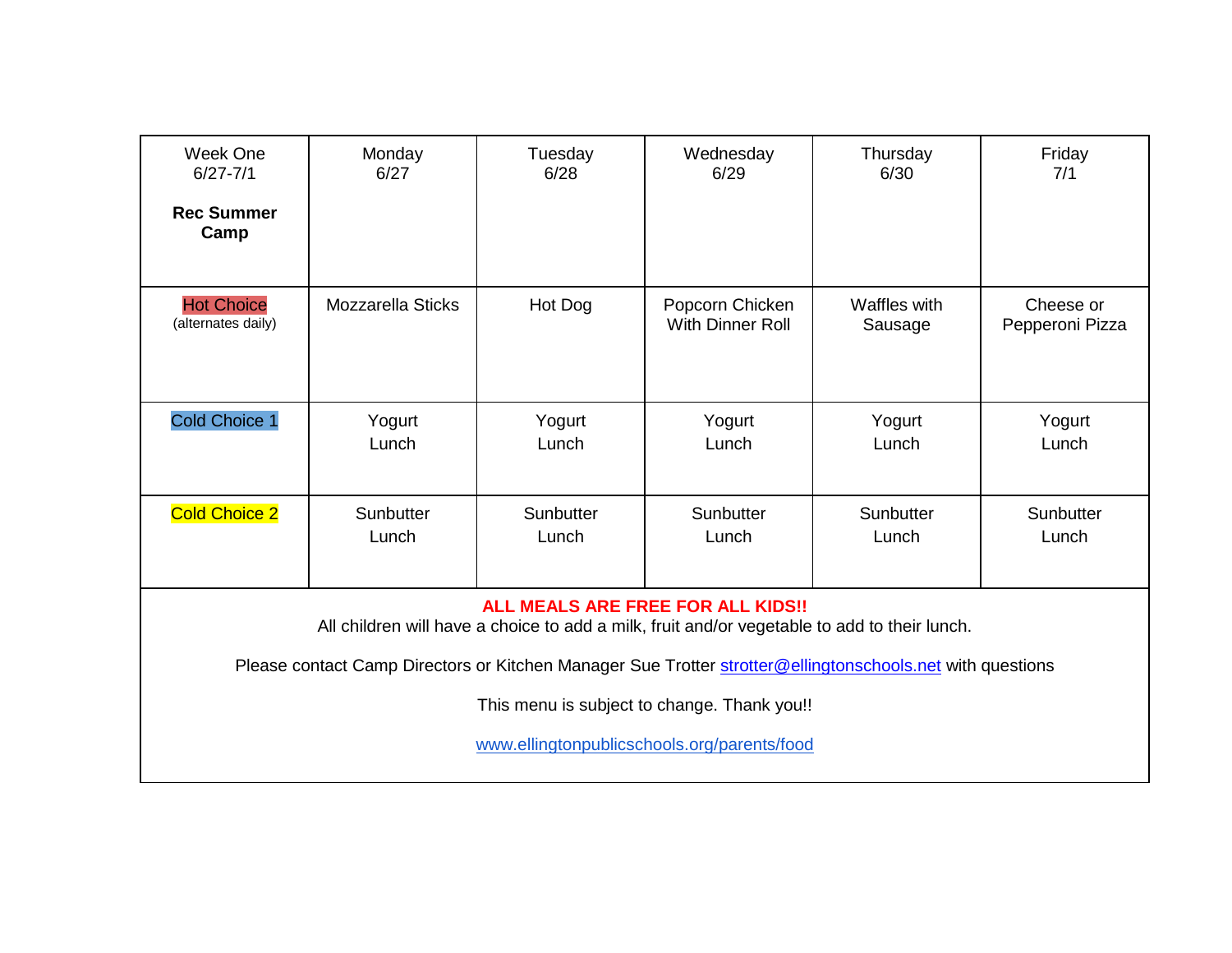| Week Two<br>$7/4 - 7/8$<br><b>Rec Summer</b><br>Camp                                                                              | Monday<br>7/4               | Tuesday<br>7/5              | Wednesday<br>7/6                           | Thursday<br>7/7                                                                                           | Friday<br>7/8                |  |
|-----------------------------------------------------------------------------------------------------------------------------------|-----------------------------|-----------------------------|--------------------------------------------|-----------------------------------------------------------------------------------------------------------|------------------------------|--|
| <b>Hot Choice</b><br>(alternates daily)                                                                                           | <b>No Camp</b><br>(Holiday) | <b>No Camp</b><br>(Holiday) | <b>Chicken Nuggets</b><br>with Dinner Roll | <b>Meatball Parmesan</b><br>Sandwich                                                                      | Cheese or<br>Pepperoni Pizza |  |
| Cold Choice 1                                                                                                                     |                             |                             | Yogurt Lunch                               | Yogurt Lunch                                                                                              | Yogurt Lunch                 |  |
| <b>Cold Choice 2</b>                                                                                                              |                             |                             | <b>Sunbutter Lunch</b>                     | Sunbutter Lunch                                                                                           | <b>Sunbutter Lunch</b>       |  |
| ALL MEALS ARE FREE FOR ALL KIDS!!<br>All children will have a choice to add a milk, fruit and/or vegetable to add to their lunch. |                             |                             |                                            |                                                                                                           |                              |  |
|                                                                                                                                   |                             |                             |                                            | Please contact Camp Directors or Kitchen Manager Sue Trotter strotter@ellingtonschools.net with questions |                              |  |
| This menu is subject to change. Thank you!!<br>www.ellingtonpublicschools.org/parents/food                                        |                             |                             |                                            |                                                                                                           |                              |  |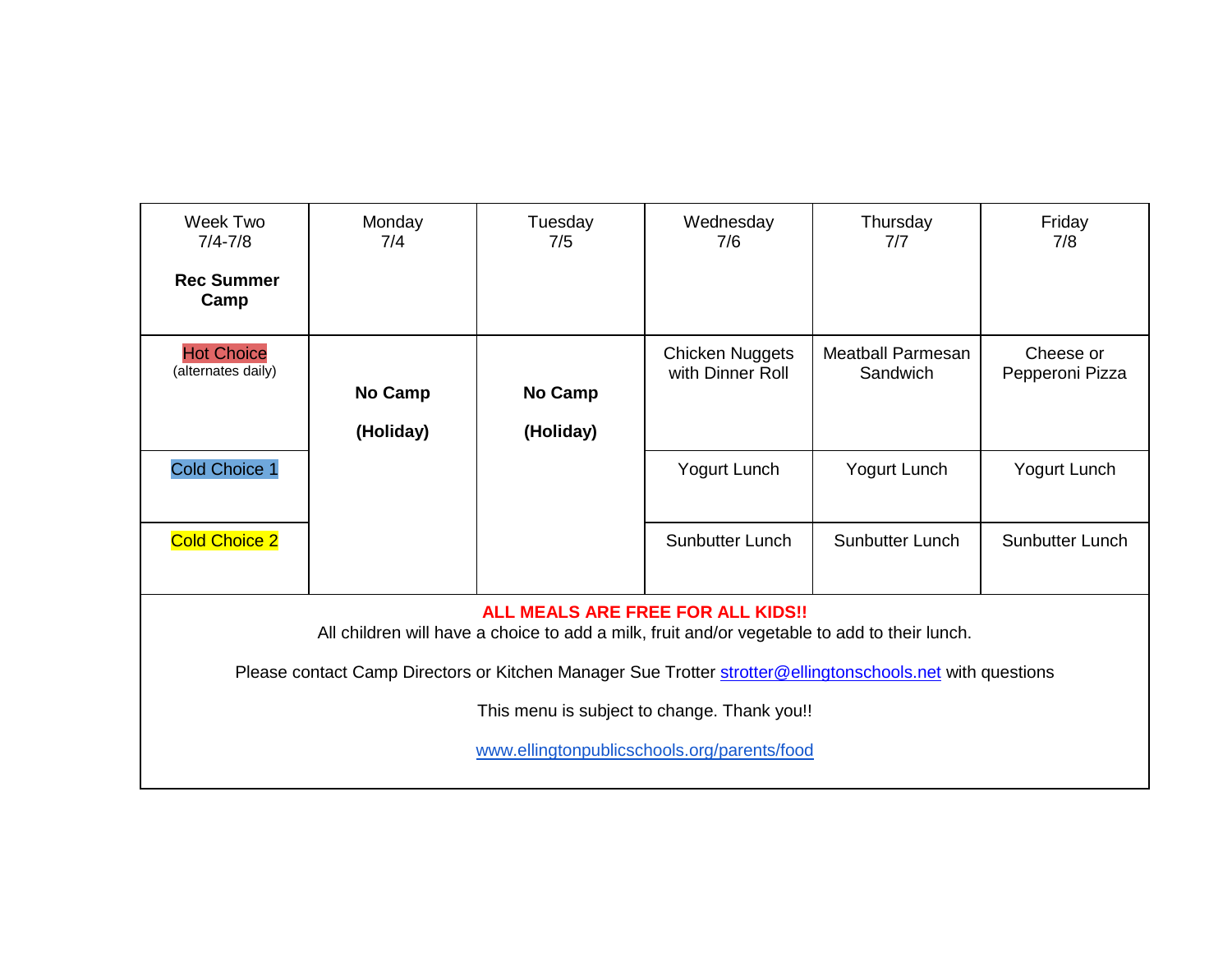| <b>Week Three</b><br>$7/11 - 7/15$<br><b>Rec Summer</b><br>Camp                                                                          | Monday<br>7/11     | Tuesday<br>7/12                            | Wednesday<br>7/13  | Thursday<br>7/14      | Friday<br>7/16               |  |
|------------------------------------------------------------------------------------------------------------------------------------------|--------------------|--------------------------------------------|--------------------|-----------------------|------------------------------|--|
| <b>Hot Choice</b><br>(alternates daily)                                                                                                  | Mac & Cheese       | <b>Chicken Tenders</b><br>with Dinner Roll | Cheeseburger       | Chicken<br>Quesadilla | Cheese or<br>Pepperoni Pizza |  |
| <b>Cold Choice 1</b>                                                                                                                     | Yogurt<br>Lunch    | Yogurt<br>Lunch                            | Yogurt<br>Lunch    | Yogurt<br>Lunch       | Yogurt<br>Lunch              |  |
| <b>Cold Choice 2</b>                                                                                                                     | Sunbutter<br>Lunch | Sunbutter<br>Lunch                         | Sunbutter<br>Lunch | Sunbutter<br>Lunch    | Sunbutter<br>Lunch           |  |
| <b>ALL MEALS ARE FREE FOR ALL KIDS!!</b><br>All children will have a choice to add a milk, fruit and/or vegetable to add to their lunch. |                    |                                            |                    |                       |                              |  |
| Please contact Camp Directors or Kitchen Manager Sue Trotter strotter@ellingtonschools.net with questions                                |                    |                                            |                    |                       |                              |  |
| This menu is subject to change. Thank you!!                                                                                              |                    |                                            |                    |                       |                              |  |
| www.ellingtonpublicschools.org/parents/food                                                                                              |                    |                                            |                    |                       |                              |  |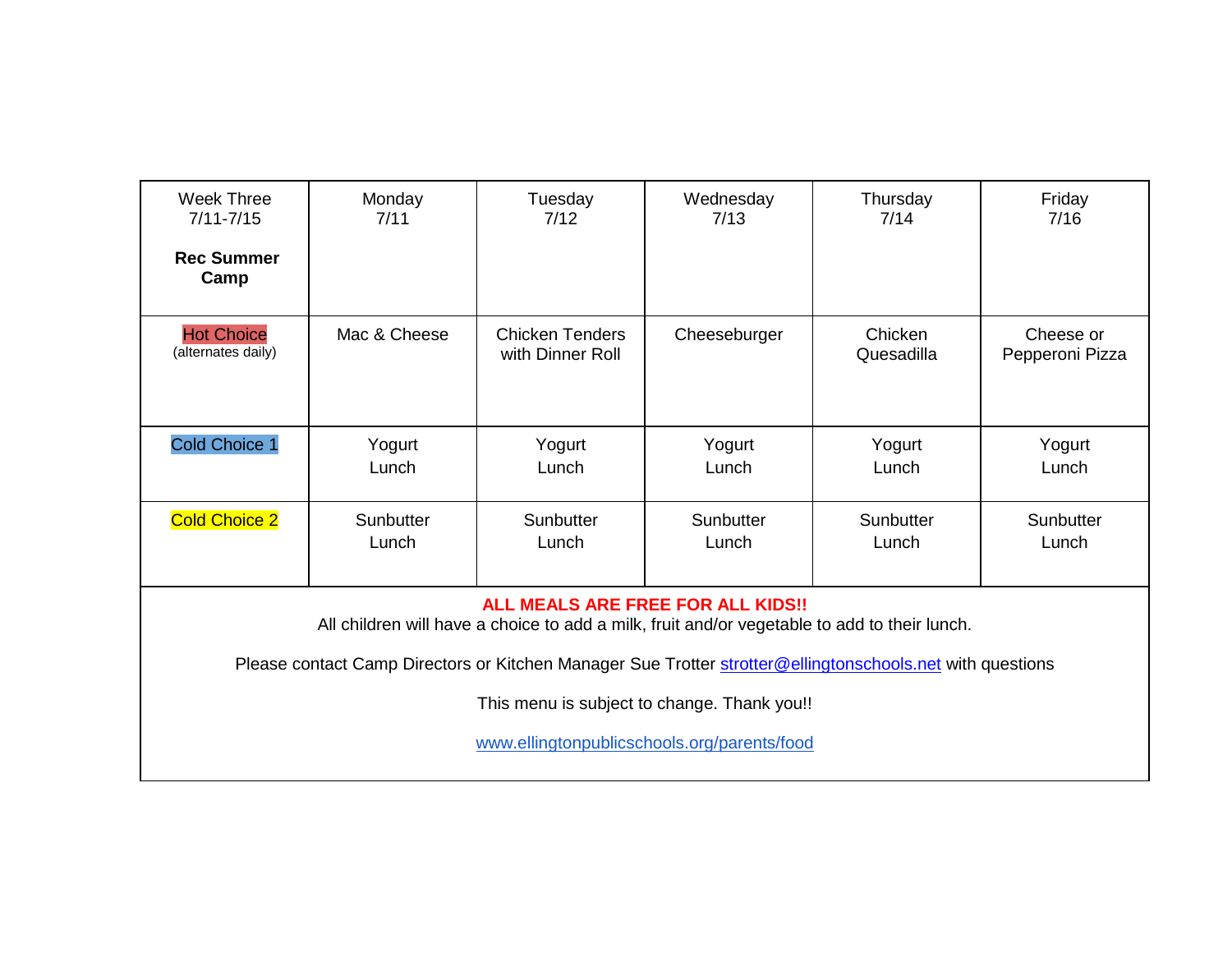| Week One<br>$7/18 - 7/22$<br><b>Rec Summer</b><br>Camp                                                                            | Monday<br>7/18           | Tuesday<br>7/19    | Wednesday<br>7/20                          | Thursday<br>7/21        | Friday<br>7/22               |  |
|-----------------------------------------------------------------------------------------------------------------------------------|--------------------------|--------------------|--------------------------------------------|-------------------------|------------------------------|--|
| <b>Hot Choice</b><br>(alternates daily)                                                                                           | <b>Mozzarella Sticks</b> | Hot Dog            | Popcorn Chicken<br><b>With Dinner Roll</b> | Waffles with<br>Sausage | Cheese or<br>Pepperoni Pizza |  |
| Cold Choice 1                                                                                                                     | Yogurt<br>Lunch          | Yogurt<br>Lunch    | Yogurt<br>Lunch                            | Yogurt<br>Lunch         | Yogurt<br>Lunch              |  |
| <b>Cold Choice 2</b>                                                                                                              | Sunbutter<br>Lunch       | Sunbutter<br>Lunch | Sunbutter<br>Lunch                         | Sunbutter<br>Lunch      | Sunbutter<br>Lunch           |  |
| ALL MEALS ARE FREE FOR ALL KIDS!!<br>All children will have a choice to add a milk, fruit and/or vegetable to add to their lunch. |                          |                    |                                            |                         |                              |  |
| Please contact Camp Directors or Kitchen Manager Sue Trotter strotter@ellingtonschools.net with questions                         |                          |                    |                                            |                         |                              |  |
| This menu is subject to change. Thank you!!                                                                                       |                          |                    |                                            |                         |                              |  |
| www.ellingtonpublicschools.org/parents/food                                                                                       |                          |                    |                                            |                         |                              |  |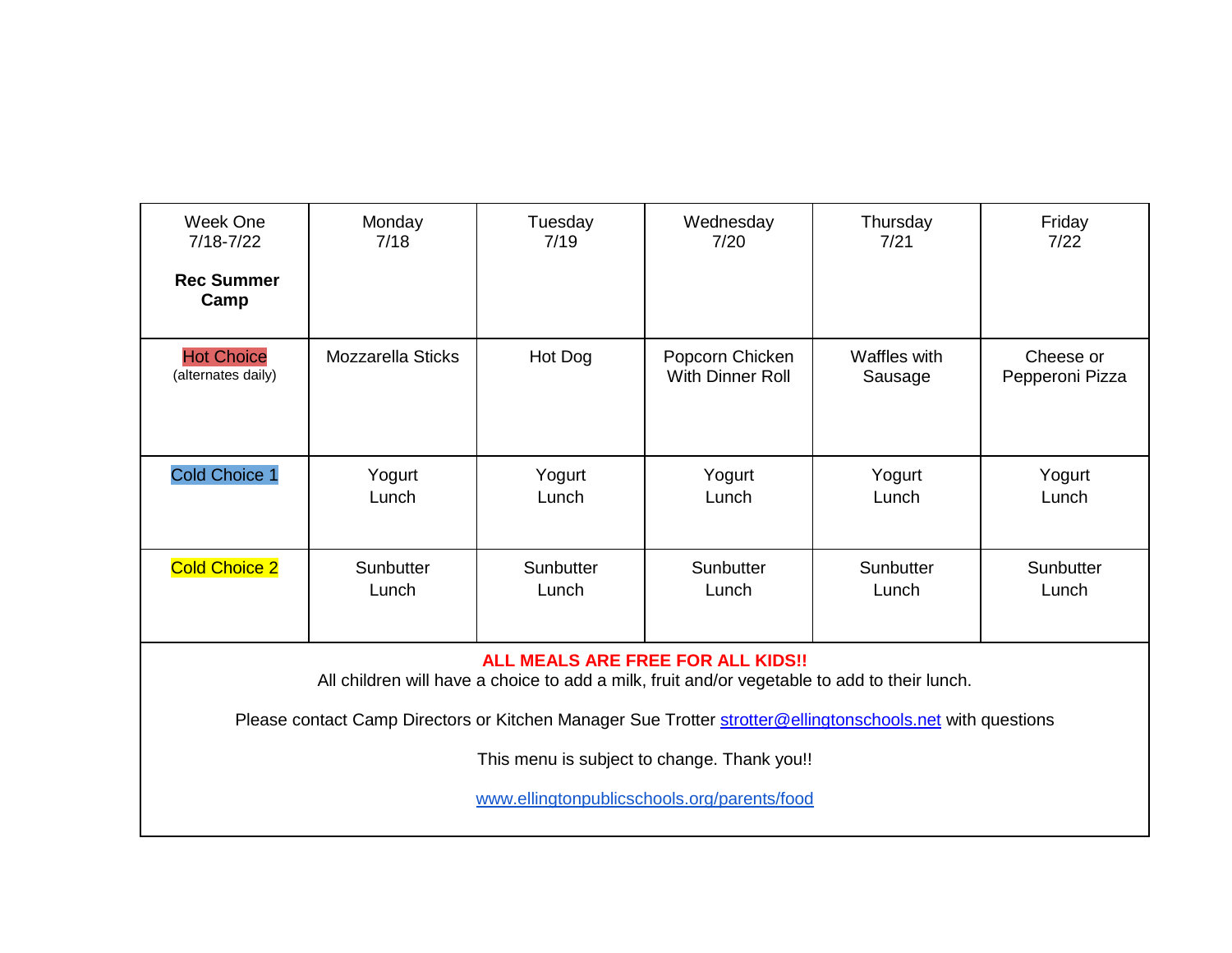| Week Two<br>$7/25 - 7/29$<br><b>REC Summer</b><br>Camp                                                                                   | Monday<br>7/25                    | Tuesday<br>7/26    | Wednesday<br>7/27                          | Thursday<br>7/28                     | Friday<br>7/29               |  |  |
|------------------------------------------------------------------------------------------------------------------------------------------|-----------------------------------|--------------------|--------------------------------------------|--------------------------------------|------------------------------|--|--|
| <b>Hot Choice</b><br>(alternates daily)                                                                                                  | <b>Toasted Cheese</b><br>Sandwich | Chicken with Rice  | <b>Chicken Nuggets</b><br>with Dinner Roll | <b>Meatball Parmesan</b><br>Sandwich | Cheese or<br>Pepperoni Pizza |  |  |
| <b>Cold Choice 1</b>                                                                                                                     | Yogurt<br>Lunch                   | Yogurt<br>Lunch    | Yogurt<br>Lunch                            | Yogurt<br>Lunch                      | Yogurt<br>Lunch              |  |  |
| <b>Cold Choice 2</b>                                                                                                                     | Sunbutter<br>Lunch                | Sunbutter<br>Lunch | Sunbutter<br>Lunch                         | Sunbutter<br>Lunch                   | Sunbutter<br>Lunch           |  |  |
| <b>ALL MEALS ARE FREE FOR ALL KIDS!!</b><br>All children will have a choice to add a milk, fruit and/or vegetable to add to their lunch. |                                   |                    |                                            |                                      |                              |  |  |
| Please contact Camp Directors or Kitchen Manager Sue Trotter strotter@ellingtonschools.net with questions                                |                                   |                    |                                            |                                      |                              |  |  |
| This menu is subject to change. Thank you!!                                                                                              |                                   |                    |                                            |                                      |                              |  |  |
| www.ellingtonpublicschools.org/parents/food                                                                                              |                                   |                    |                                            |                                      |                              |  |  |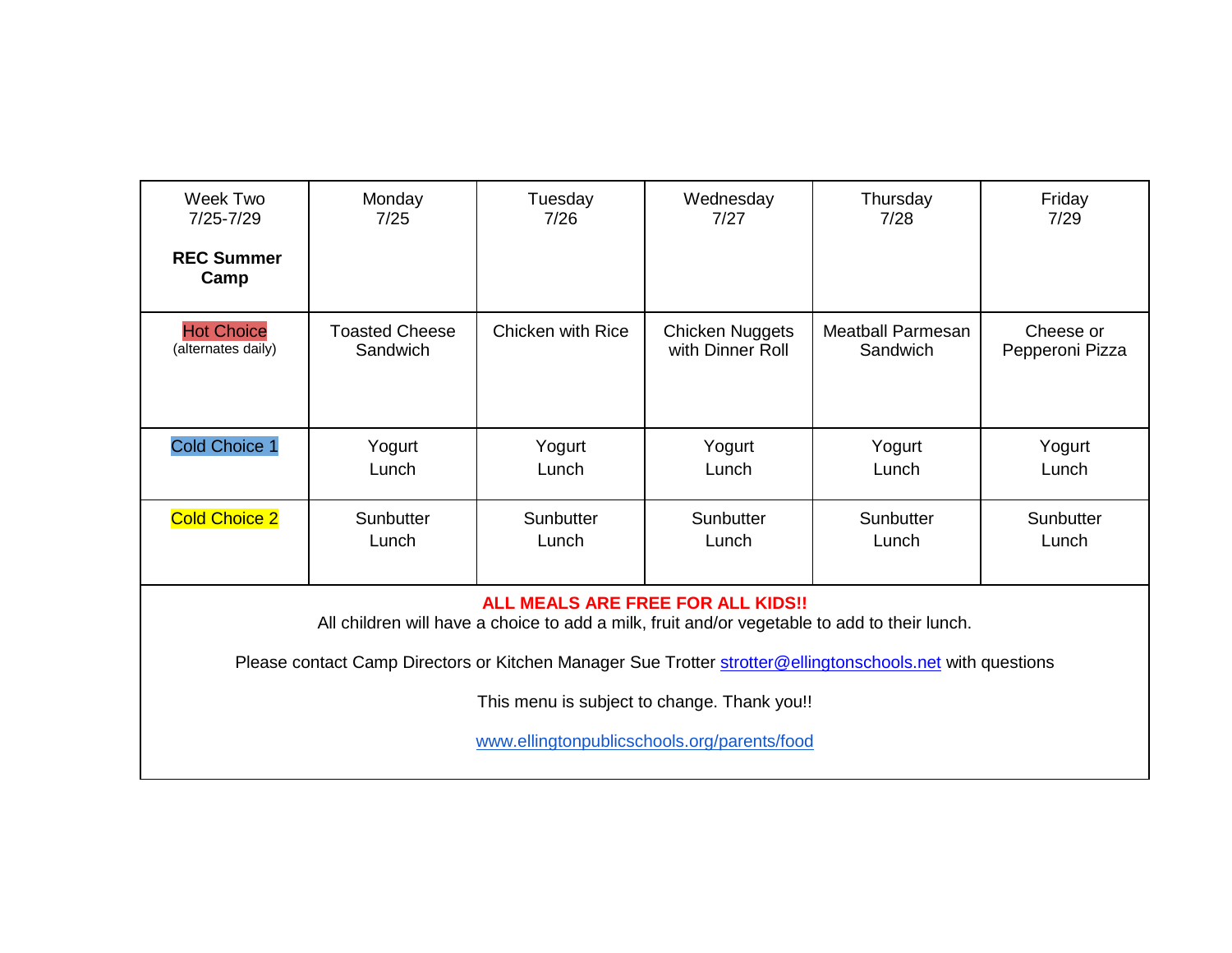| <b>Week Three</b><br>$8/1 - 8/5$<br><b>Rec Summer</b><br>Camp                                                                            | Monday<br>8/1      | Tuesday<br>8/2                             | Wednesday<br>8/3   | Thursday<br>8/4       | Friday<br>8/5                |  |
|------------------------------------------------------------------------------------------------------------------------------------------|--------------------|--------------------------------------------|--------------------|-----------------------|------------------------------|--|
| <b>Hot Choice</b><br>(alternates daily)                                                                                                  | Mac & Cheese       | <b>Chicken Tenders</b><br>with Dinner Roll | Cheeseburger       | Chicken<br>Quesadilla | Cheese or<br>Pepperoni Pizza |  |
| <b>Cold Choice 1</b>                                                                                                                     | Yogurt<br>Lunch    | Yogurt<br>Lunch                            | Yogurt<br>Lunch    | Yogurt<br>Lunch       | Yogurt<br>Lunch              |  |
| <b>Cold Choice 2</b>                                                                                                                     | Sunbutter<br>Lunch | Sunbutter<br>Lunch                         | Sunbutter<br>Lunch | Sunbutter<br>Lunch    | Sunbutter<br>Lunch           |  |
| <b>ALL MEALS ARE FREE FOR ALL KIDS!!</b><br>All children will have a choice to add a milk, fruit and/or vegetable to add to their lunch. |                    |                                            |                    |                       |                              |  |
| Please contact Camp Directors or Kitchen Manager Sue Trotter strotter@ellingtonschools.net with questions                                |                    |                                            |                    |                       |                              |  |
| This menu is subject to change. Thank you!!                                                                                              |                    |                                            |                    |                       |                              |  |
| www.ellingtonpublicschools.org/parents/food                                                                                              |                    |                                            |                    |                       |                              |  |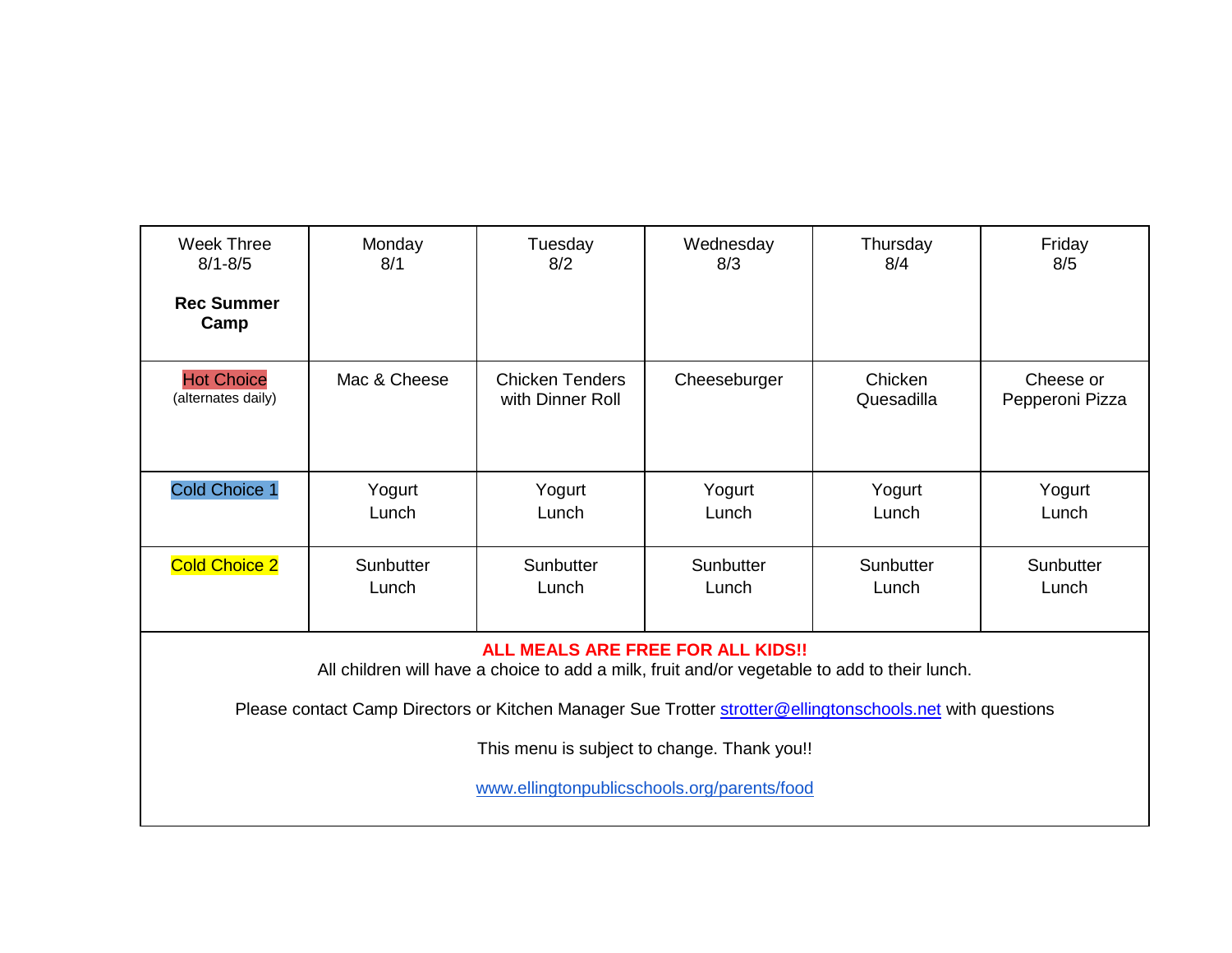| Week One                                | Monday                   | Tuesday   | Wednesday                           | Thursday                | Friday                       |
|-----------------------------------------|--------------------------|-----------|-------------------------------------|-------------------------|------------------------------|
| $8/8 - 8/12$                            | 8/8                      | 8/9       | 8/10                                | 8/11                    | 8/12                         |
| <b>Rec Summer</b><br>Camp               |                          |           |                                     |                         |                              |
| <b>Hot Choice</b><br>(alternates daily) | <b>Mozzarella Sticks</b> | Hot Dog   | Popcorn Chicken<br>With Dinner Roll | Waffles with<br>Sausage | Cheese or<br>Pepperoni Pizza |
| <b>Cold Choice 1</b>                    | Yogurt                   | Yogurt    | Yogurt                              | Yogurt                  | Yogurt                       |
|                                         | Lunch                    | Lunch     | Lunch                               | Lunch                   | Lunch                        |
| <b>Cold Choice 2</b>                    | Sunbutter                | Sunbutter | Sunbutter                           | Sunbutter               | Sunbutter                    |
|                                         | Lunch                    | Lunch     | Lunch                               | Lunch                   | Lunch                        |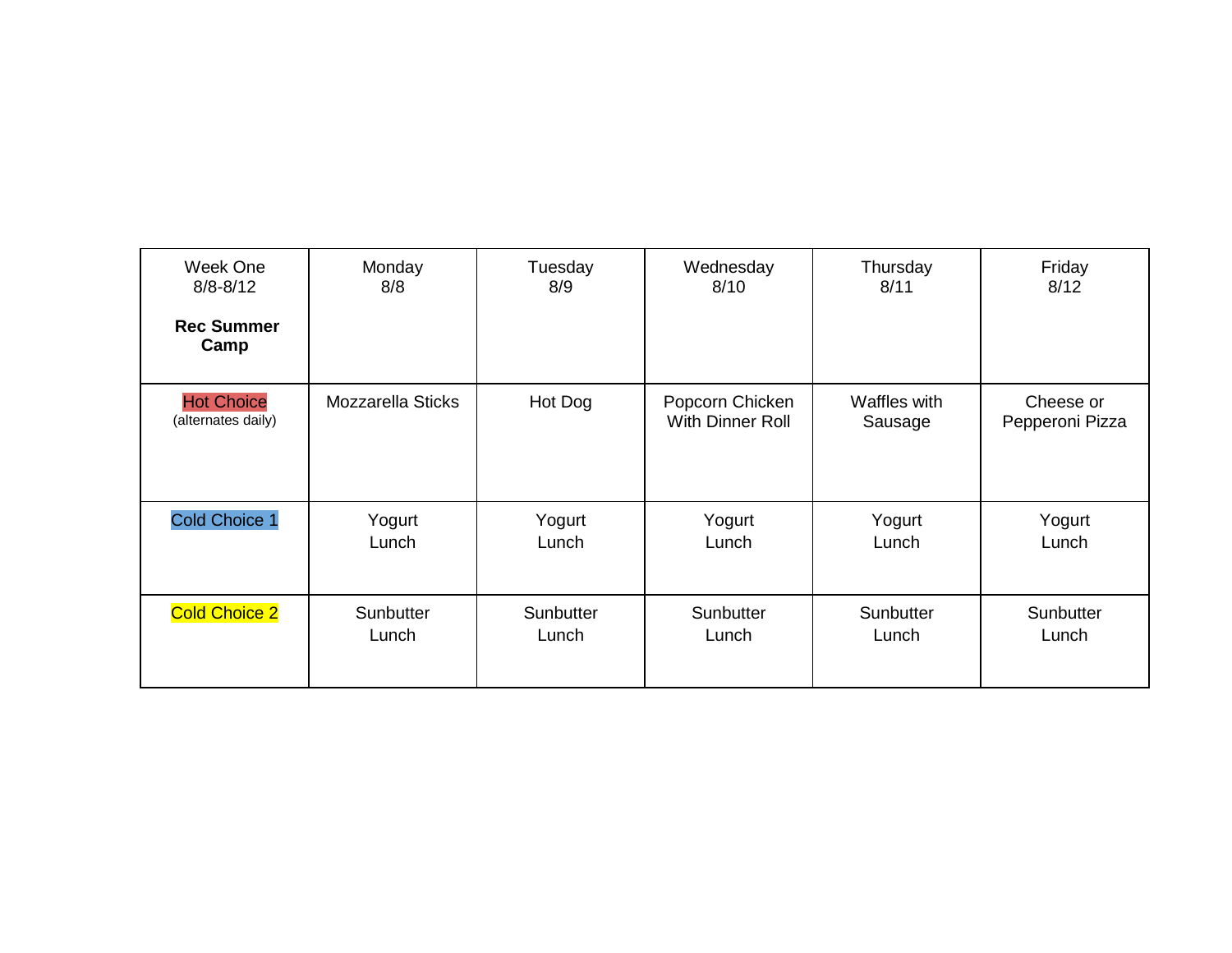## **ALL MEALS ARE FREE FOR ALL KIDS!!**

All children will have a choice to add a milk, fruit and/or vegetable to add to their lunch.

Please contact Camp Directors or Kitchen Manager Sue Trotter [strotter@ellingtonschools.net](mailto:strotter@ellingtonschools.net) with questions

This menu is subject to change. Thank you!!

www.ellingtonpublicschools.org/parents/food

| Week Two                  | Monday                | Tuesday           | Wednesday        | Thursday                 | Friday                   |
|---------------------------|-----------------------|-------------------|------------------|--------------------------|--------------------------|
| $8/15 - 8/19$             | 8/15                  | 8/16              | 8/17             | 8/18                     | 8/19                     |
| <b>REC Summer</b><br>Camp |                       |                   |                  |                          | <b>Last Day of Camp!</b> |
| <b>Hot Choice</b>         | <b>Toasted Cheese</b> | Chicken with Rice | Chicken Nuggets  | <b>Meatball Parmesan</b> | Cheese or                |
| (alternates daily)        | Sandwich              |                   | with Dinner Roll | <b>Sandwich</b>          | Pepperoni Pizza          |
| <b>Cold Choice 1</b>      | Yogurt                | Yogurt            | Yogurt           | Yogurt                   | Yogurt                   |
|                           | Lunch                 | Lunch             | Lunch            | Lunch                    | Lunch                    |
| <b>Cold Choice 2</b>      | Sunbutter             | Sunbutter         | Sunbutter        | Sunbutter                | Sunbutter                |
|                           | Lunch                 | Lunch             | Lunch            | Lunch                    | Lunch                    |